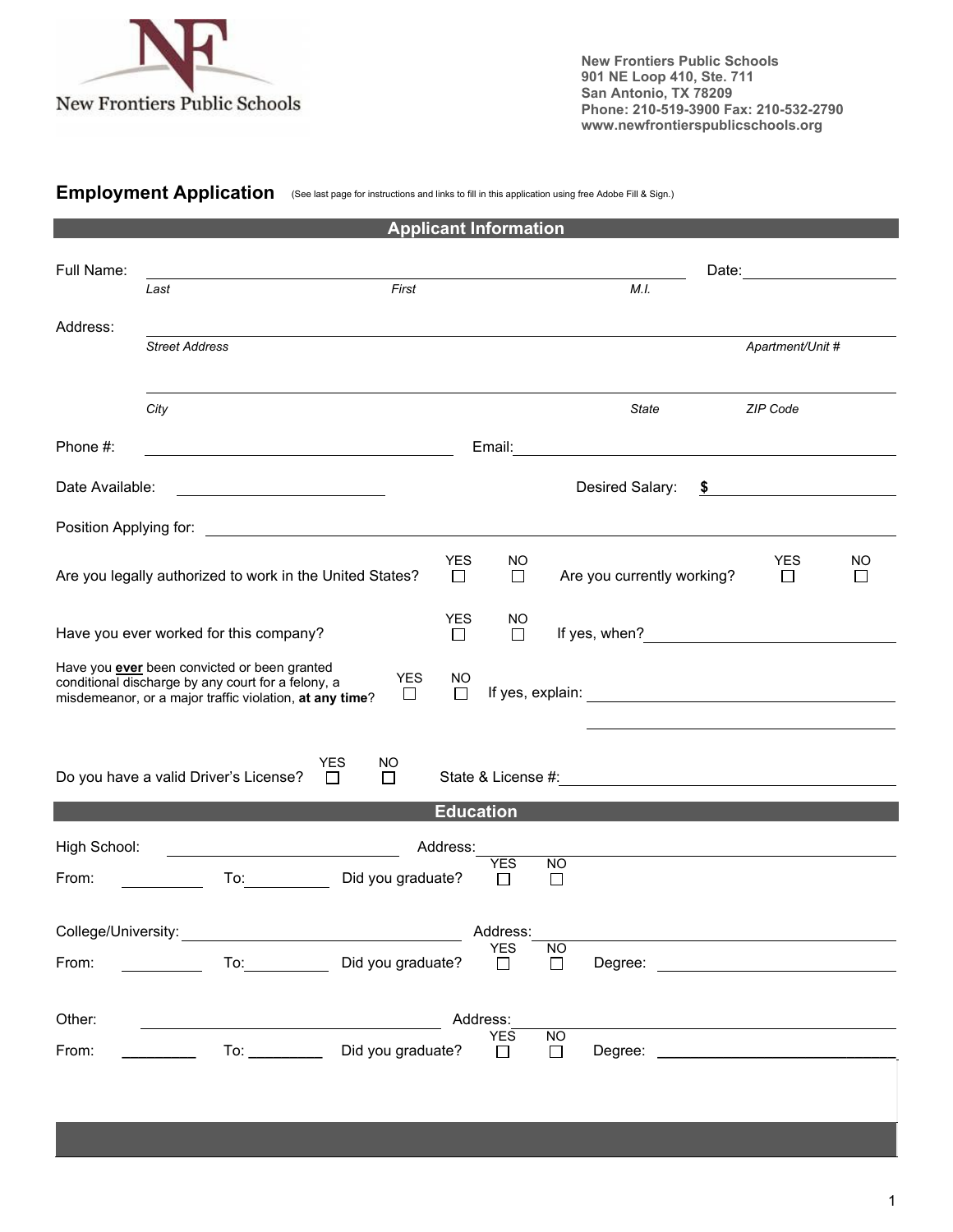| <b>Certifications &amp; Skills</b>                                      |                                                                                                                                                                                                                                                                  |  |  |  |  |  |
|-------------------------------------------------------------------------|------------------------------------------------------------------------------------------------------------------------------------------------------------------------------------------------------------------------------------------------------------------|--|--|--|--|--|
|                                                                         |                                                                                                                                                                                                                                                                  |  |  |  |  |  |
|                                                                         |                                                                                                                                                                                                                                                                  |  |  |  |  |  |
| Computer: PC Mac<br><b>Both</b>                                         |                                                                                                                                                                                                                                                                  |  |  |  |  |  |
|                                                                         |                                                                                                                                                                                                                                                                  |  |  |  |  |  |
|                                                                         | <b>References</b>                                                                                                                                                                                                                                                |  |  |  |  |  |
| Please list three professional references.                              |                                                                                                                                                                                                                                                                  |  |  |  |  |  |
| Full Name:                                                              | <u> 1989 - Johann Barn, amerikan besteman besteman besteman besteman besteman besteman besteman besteman besteman</u>                                                                                                                                            |  |  |  |  |  |
| Company:                                                                |                                                                                                                                                                                                                                                                  |  |  |  |  |  |
|                                                                         |                                                                                                                                                                                                                                                                  |  |  |  |  |  |
| Full Name:                                                              | Relationship: _________________________                                                                                                                                                                                                                          |  |  |  |  |  |
| Company:                                                                |                                                                                                                                                                                                                                                                  |  |  |  |  |  |
| Full Name:                                                              |                                                                                                                                                                                                                                                                  |  |  |  |  |  |
| Company:                                                                | Phone: _______________________                                                                                                                                                                                                                                   |  |  |  |  |  |
|                                                                         |                                                                                                                                                                                                                                                                  |  |  |  |  |  |
| Branch:                                                                 | <b>Military Service</b><br>To:<br>From: The contract of the contract of the contract of the contract of the contract of the contract of the contract of the contract of the contract of the contract of the contract of the contract of the contract of the cont |  |  |  |  |  |
| Rank at Discharge:                                                      | Type of Discharge:                                                                                                                                                                                                                                               |  |  |  |  |  |
|                                                                         |                                                                                                                                                                                                                                                                  |  |  |  |  |  |
|                                                                         |                                                                                                                                                                                                                                                                  |  |  |  |  |  |
|                                                                         |                                                                                                                                                                                                                                                                  |  |  |  |  |  |
|                                                                         | Can you perform the essential functions of this position with or without reasonable accommodation?                                                                                                                                                               |  |  |  |  |  |
| $Yes$ $No$                                                              |                                                                                                                                                                                                                                                                  |  |  |  |  |  |
| Have your certifications or credentials ever been suspended or revoked? |                                                                                                                                                                                                                                                                  |  |  |  |  |  |
| $Yes$ $No$                                                              |                                                                                                                                                                                                                                                                  |  |  |  |  |  |
| Have you ever been dismissed or asked to resign from any position?      |                                                                                                                                                                                                                                                                  |  |  |  |  |  |
|                                                                         |                                                                                                                                                                                                                                                                  |  |  |  |  |  |
|                                                                         | For each question answered "Yes," please provide a statement explaining the circumstances in the box below:                                                                                                                                                      |  |  |  |  |  |
|                                                                         |                                                                                                                                                                                                                                                                  |  |  |  |  |  |
|                                                                         |                                                                                                                                                                                                                                                                  |  |  |  |  |  |
|                                                                         |                                                                                                                                                                                                                                                                  |  |  |  |  |  |
|                                                                         |                                                                                                                                                                                                                                                                  |  |  |  |  |  |
|                                                                         |                                                                                                                                                                                                                                                                  |  |  |  |  |  |
|                                                                         |                                                                                                                                                                                                                                                                  |  |  |  |  |  |